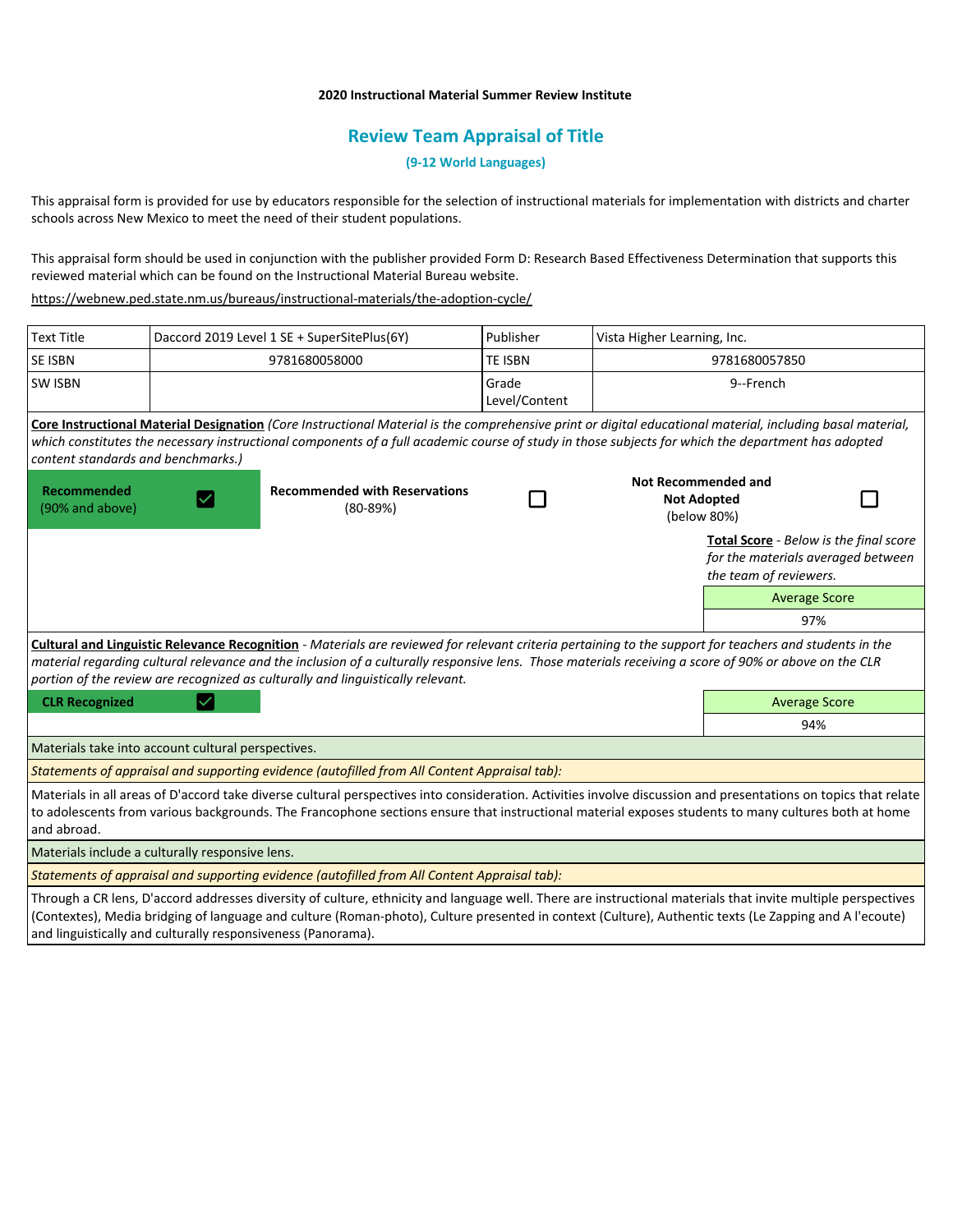**Standards Review** *- Materials are reviewed for alignment with the state adopted content standards, benchmarks and performance standards.*

Average Score

97%

Materials align with grade level standards overall.

*Statements of appraisal and supporting evidence:* 

D'Accord Level 1 provides an introduction to French with an ambitious scope and sequence that incorporates the 5 Cs in a consistent format. It integrates a more traditional textbook structure with solid annotations and a digital learning platform to meet student needs. It prioritizes culture and communication and provides students with learning opportunities and scaffolding as appropriate to beginners.

Materials align with communication standards.

*Statements of appraisal and supporting evidence:* 

Students studying French in D'Accord have the opportunity to speak, comprehend, read, and write French across interpretive, interpersonal, and presentational modes. The text provides a wide variety of exercises and communicative activities, and the digital platform adds another set of options where students can showcase and practice their skills. Each unit centers upon communication.

Materials align with cultures standards.

*Statements of appraisal and supporting evidence:* 

The culture component of D'Accord covers the rich cultures of the French-speaking world and students engage with the products and practices of Francophone cultures in a myriad of ways in each chapter. Between the Savoir-Faire, Panorama, and Culture sections, diverse Francophone cultures are a primary focus of the print text and digital platforms.

Materials align with connections standards.

*Statements of appraisal and supporting evidence:* 

D'Accord provides opportunities for students to interact with other disciplines through the lens of French language and culture. Students learn about architecture, culinary habits, leisure time, and history in interpretive reading tasks, research and presentational communication projects, and online activities. Exploring French-speaking communities in multiple continents provides diverse perspectives.

Materials align with comparisons standards.

*Statements of appraisal and supporting evidence:* 

The grammar explanations in D'Accord are solid and clear, enabling students to become aware of and apply the differences between French and English language structures. Cultural texts in multimedia formats provide input on different ways of approaching unit themes like food and leisure time, and students think critically about the differences between their own culture and the multiple cultures of Francophone communities.

Materials align with communities standards.

*Statements of appraisal and supporting evidence:* 

Students work together to interact and collaborate in the target language throughout D'Accord. Clear goals and objectives guide each unit. The text does not provide explicit direction for students to set their won goals and monitor their own progress. The unit themes are engaging for adolescent learners and provide opportunities for students to use French for enjoyment and enrichment.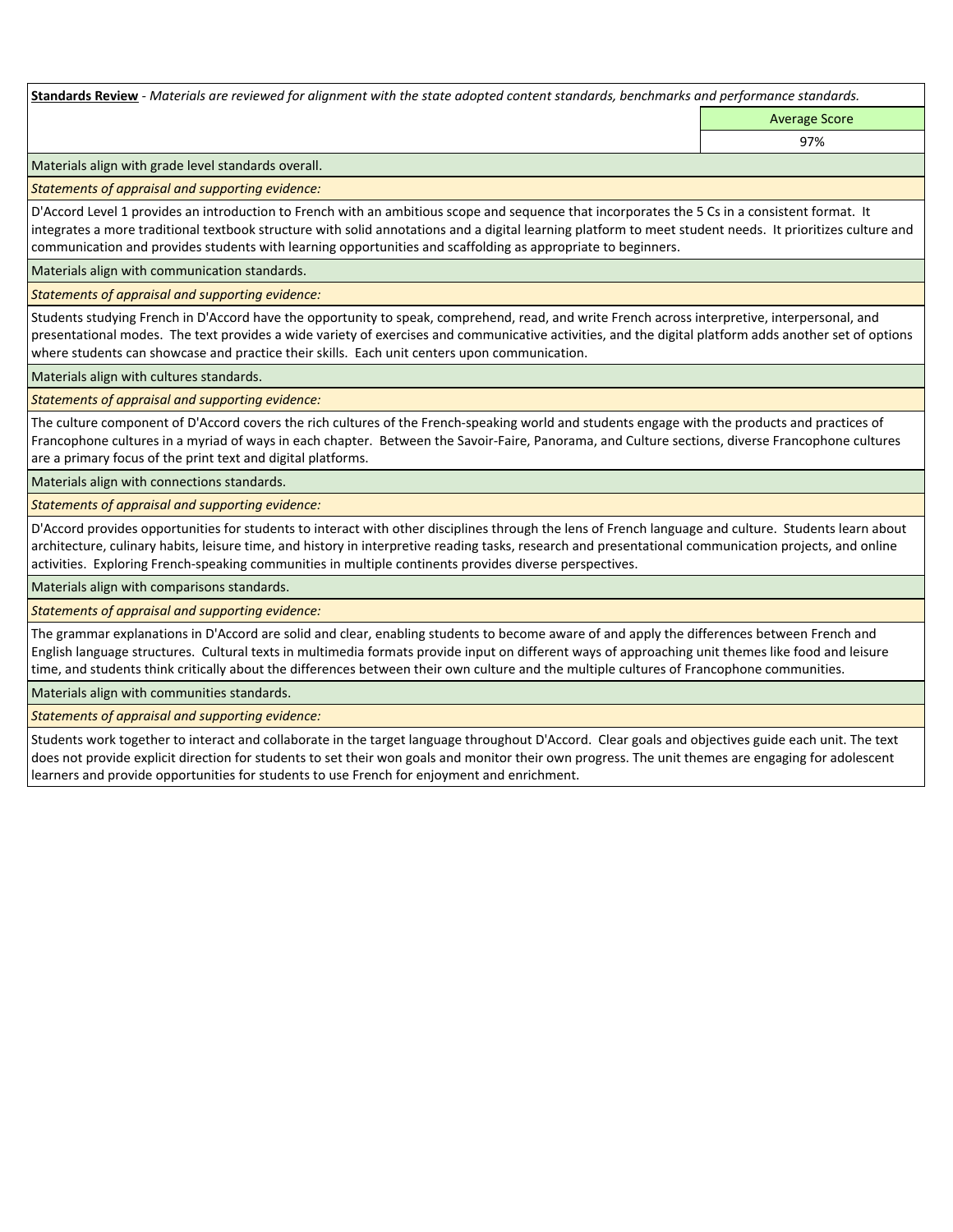**WL Content Review** *- Materials are reviewed for relevant criteria pertaining to the support for teachers and students in the specific content area reviewed.*

Average Score

100%

Materials provide a selection and range of high-quality texts worthy of students' time and attention, exhibiting exceptional craft and thought and/or providing useful information.

*Statements of appraisal and supporting evidence:* 

The materials provide high-quality texts through the Panorama sections, which focus on different Francophone places, and the Lecture and Culture sections, which focus on a variety of cultural topics. Reading strategies embedded in the materials are helpful for students as they navigate French texts.

Questions in the materials are high-quality text-dependent and text-specific questions. The overwhelming majority of these questions are text-specific and draw student attention to the particulars in the text.

*Statements of appraisal and supporting evidence:* 

Questions in the material allow students to engage using the language and are text-specific. The material also provides questions that assess different levels of knowledge and allow students to expand critical thinking skills.

Materials provide scaffolding and supports to enable students' learning of World Languages.

*Statements of appraisal and supporting evidence:* 

There are opportunities for scaffolding in the Teacher's Edition of the material to assist new language learners. The reading strategies and graphic organizers are resources to support their study of French, and reinforce important skills for success in other disciplines.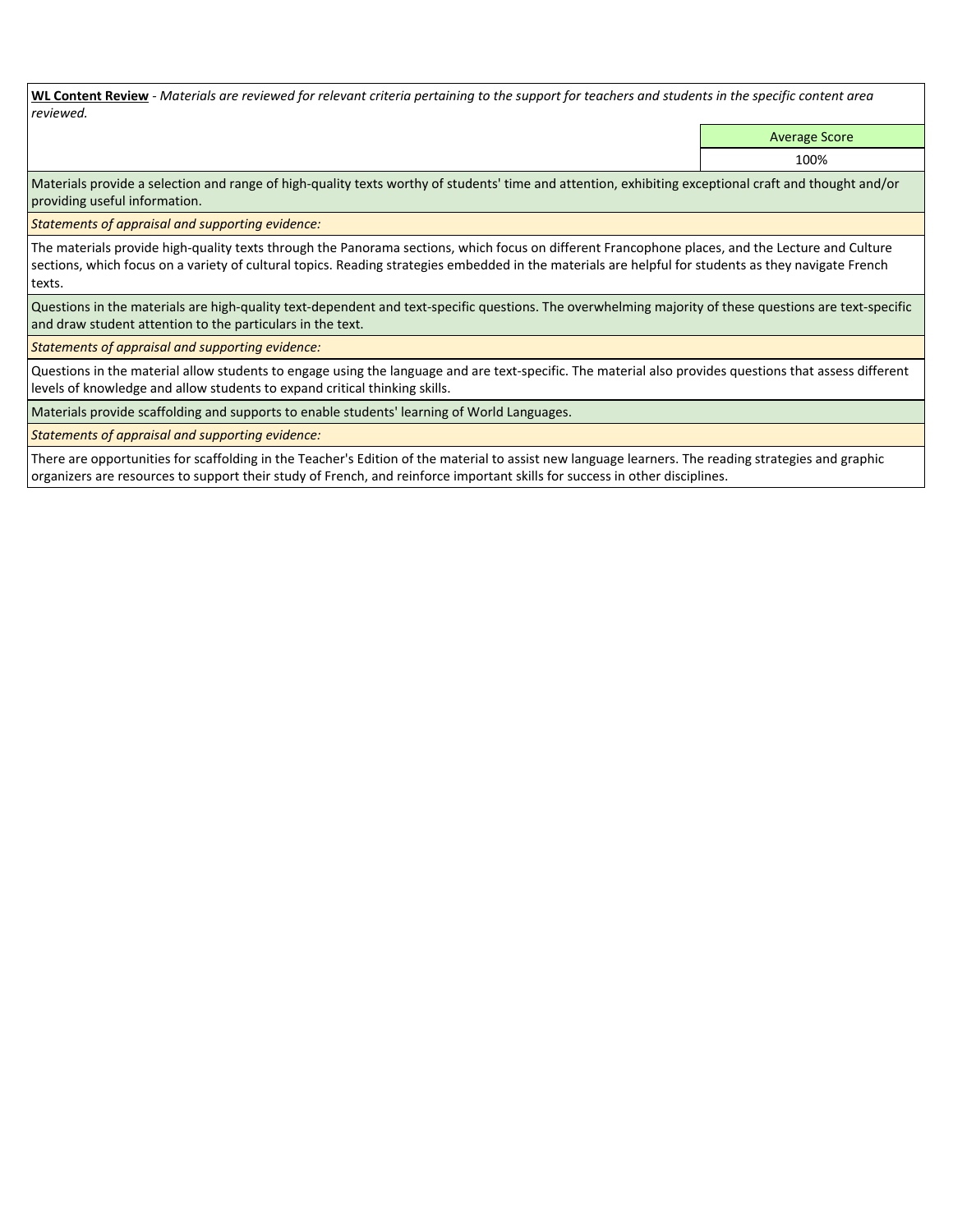**All Content Review** *- Materials are reviewed for relevant criteria pertaining to the support for teachers and students in the material regarding the progression of the standards, lesson structure, pacing, assessment, individual learners and cultural relevance.*

> Average Score 98%

Materials are coherent and consistent with the high school standards that all students should study in order to be college and career ready.

*Statements of appraisal and supporting evidence:*

The scope and sequence provided is comprehensive and aligned to the ACTFL standards. The material gives opportunities for students to develop skills necessary for the 21st century. Pre-AP sections in the material help students prepare for the AP exam from the beginning of the program.

Materials are well designed and take into account effective lesson structure and pacing.

*Statements of appraisal and supporting evidence:*

The overall design of *D'accord 1!* is visually appealing and organized for effective and efficient use. The supersite gives teachers access to lesson plan templates and pacing guides to help structure the course.

Materials support teacher planning, learning, and understanding of the standards.

*Statements of appraisal and supporting evidence:*

The introduction to the Teacher's Edition explains how the ACTFL standards are incorporated throughout the material. The essential questions and unit goals provide guidance for the teacher and the specific standards being addressed are indicated next to each activity.

Materials offer teachers resources and tools to collect ongoing data about student progress on the standards.

*Statements of appraisal and supporting evidence:*

There is a variety of resources available to the teacher both in print and online at VHL Central. The materials align with content standards and allow for students to review and self-monitor as well. SE Sections such as Synthèse, Révision, A L'écoute are examples of materials that help with formative assessments. Online resources provide summative assessments through IPAs, Test banks, Quiz banks, and rubrics.

Materials support effective use of technology to enhance student learning. Digital materials are accessible and available in multiple platforms.

*Statements of appraisal and supporting evidence:*

VHL Central is the digital partner in the *D'accord* system. It allows integration of digital learning, authentic texts, audio, video, gradebook, ancillary activities, quiz and test banks, scoring guidelines and rubrics.

Materials can be easily customized for individual learners.

*Statements of appraisal and supporting evidence:* 

Materials can be customized for all learners, including AP prep, differentiation, special needs, acceleration and deceleration. These activities also incorporate interdisciplinary topics, and text to self and world connections.

Materials give all students extensive opportunities and support to explore key concepts.

*Statements of appraisal and supporting evidence:*

Materials in *D'accord* provide strategies for sequencing, scaffolding, accommodations, modifications for diverse students. VHL Central includes guidance for pacing and lesson plans. Furthermore, home language, home culture and global community involvement is included in sections such as Savoir-faire, Extra Practice, Differentiation and Expansion.

Materials take into account cultural perspectives.

*Statements of appraisal and supporting evidence:*

Materials in all areas of *D'accord* take diverse cultural perspectives into consideration. Activities involve discussion and presentations on topics that relate to adolescents from various backgrounds. The Francophone sections ensure that instructional material exposes students to many cultures both at home and abroad.

Materials include a culturally responsive lens.

*Statements of appraisal and supporting evidence:*

Through a CR lens, *D'accord* addresses diversity of culture, ethnicity and language well. There are instructional materials that invite multiple perspectives (Contextes), Media bridging of language and culture (Roman-photo), Culture presented in context (Culture), Authentic texts (Le Zapping and A l'ecoute) and linguistically and culturally responsiveness (Panorama).